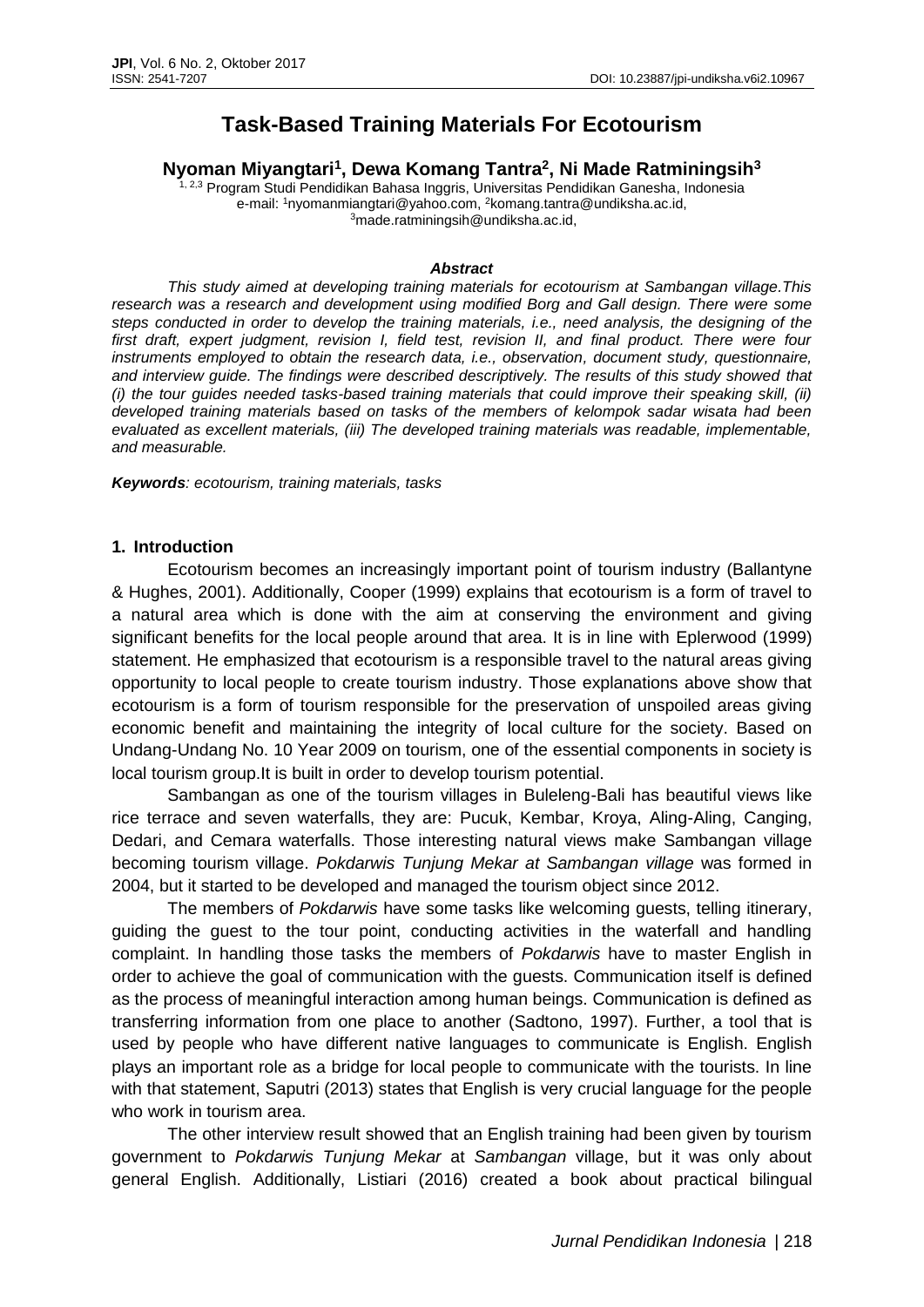vocabulary for *Pokdarwis Tunjung Mekar Sambangan*. The book consisted of vocabularies, illustration of the vocabularies and the conversation based on the vocabularies given. However, that book is vocabulary-based which tends to introduce general English, such as numbers, date, hobby, personality, sport, weather, and so on, which are less connected to the context. The members of *Pokdarwis* actually need training materials which relate to their tasks or occupational based materials. Harsono (2007) states that developing learning materials for ESP is more demanded than that for general English because the availability of the ESP learning materials in public is very rare. English for tourism is one of the most attractive areas of ESP. The materials which relate to the learner's context or job will directly draws upon students' diverse skills, interests, experiences, cultures and integrates these into what and how students learn and how they are assessed (Berns & Erickson, 2001). It means that contextual learning helps the learner not only relate the content to the meaning but also give reasons why that learning is important. Related to the interview done, the members need training material which based on their tasks in guiding the guests to tourism object. According to Ramendra & Ratminingsih (2007),contextualization which is introduced by the media can help the learners to understand the language easily.

Based on those reasons, this research aimed to develop training materials for ecotourism for the members of *Kelompok Sadar Wisata* at Sambangan village based on their tasks. The training materials were occupational purpose or based on learners' need. The members of local tourism group need to learn meaningfully by connecting the real world or the environment around them. Contextual based teaching and learning is an appropriate approach for the local tourism group. Besides that, O'Brien & Ham (2012) state that it does not enough to be a tour guide if they can only communicate with foreigner without knowing the technique of guiding. It means that a tour guide should know the knowledge, skill and attitude of tour guide in order to handle the guests. This research is a Research and Development and it adapted Borg & Gall (2003) Research and Developmentmodel which consists of need assessment, designing the first draft, expert judgments, revision I, product field test, revision II and final product. The materials that developed in this study is occupational based which depends on the members' tasks in handling the guests as the result of need assessments and need analysis. The training materials developed by task based model design by Ellis (2006).

# **2. Methods**

This research was conducted by using research and development design. This research was undertaken to develop training materials for ecotourism at Sambangan village. Therefore in designing the model, the researcher used Research and Development model adapting Borg and Gall model (2003). The model consists of seven steps: need analysis, designing first draft, expert judgment, revision I, try out, revision II, and final product.

To gain the information about the members' needs the researcher conducted need assessment and need analysis. The researcher did observation and need assessment by collecting the documents such as syllabus for tour guide from SMK N 1 Singaraja. The researcher wanted to know the knowledge, skill and attitude that the tour guide should have.Besides, the researcher interviewed the leader and members of *Kelompok Sadar Wisata Tunjung Mekar* at Sambangan village to know their educational background, tasks, and experiences. Besides, the researcher also conducted questionnaire to know the target and learning needs. The other questionnaire was delivered to know the readability and implementability of the training materials.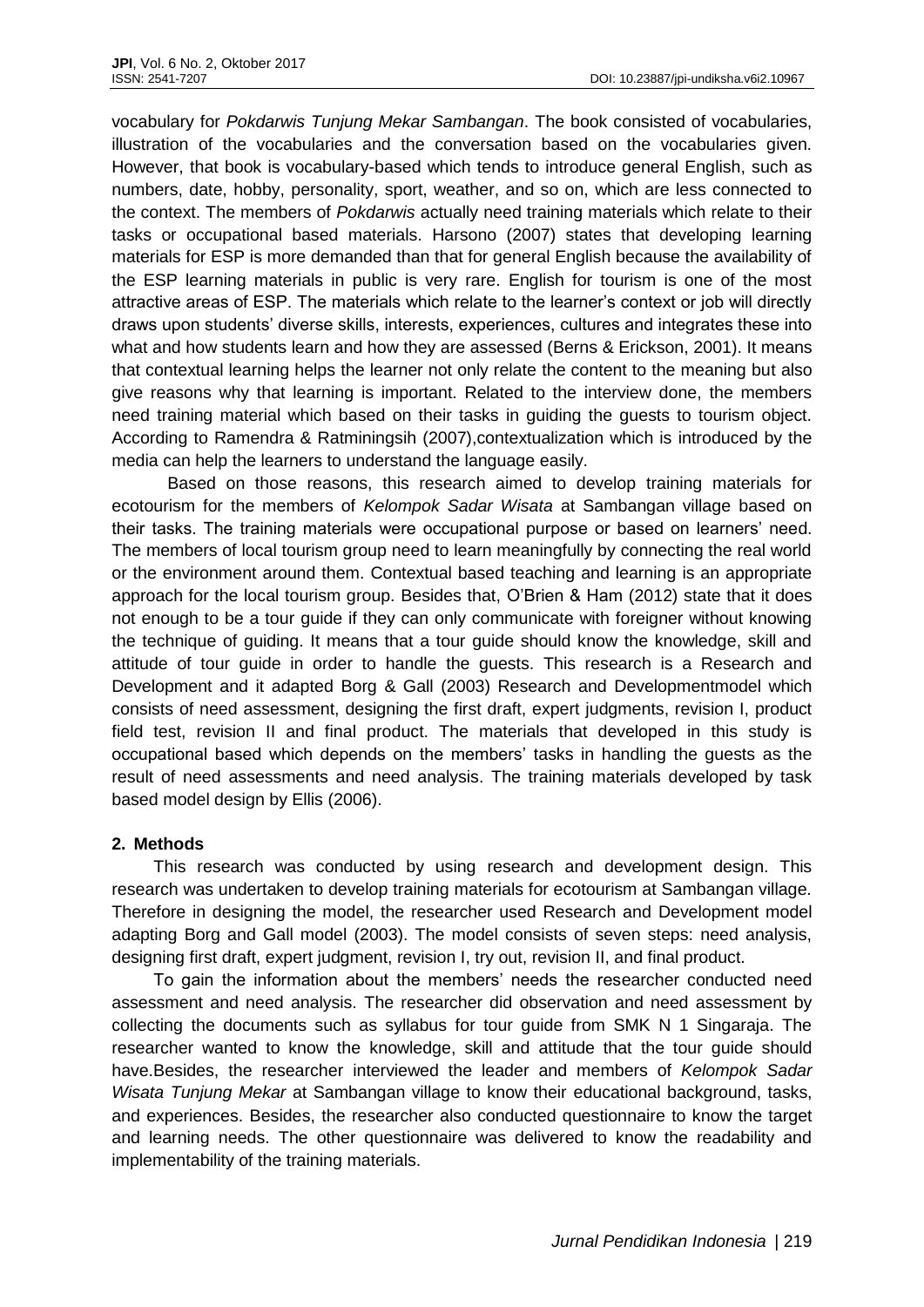# **3. Results And Discussion**

The next step is designing the first draft. This research used Ellis (2006) model design, which the materials in form of pre-task, during-task and post-task. Ellis (2006) stated that using task-based language learning as a framework of developing materials will promote students' individual work and also it makes the students practice a lot through some tasks provided. Based on interview data, members of *Pokdarwis* at Sambangan village need learning experiences promoting individual learning and challenging activity. The first phase is 'pre-task' and it concerns the various activities that teachers and students can undertake before they start the task, such as whether students are given time to plan the performance of the task. The second phase is 'during task', the tasks contain various instructional options, including whether students are required to operate under time-pressure or not. The final phase is 'post-task' and involves procedures for following-up on the task performance.The researcher developed training materials for the members of *Pokdarwis* in which they were adult learners since their age around 19-45. Wynne (2012) stated that adult learners like challenging activities in their learning experience. Additionally, Frey & Alman (2003) stated adult learners need to connect learning to their knowledge and experience base. Adult learners also prefer to act freely in directing themselves Cercone (2008).

This draft was validated by experts. The first expert judge was Dr. I Gede Budasi, M.Ed. The second expert judge was Dr. Ni Made Ratminingsih, M.A. Evaluation form based on the criteria of good materials proposed by Tomlinson (1998) was used to validate the product. There were fifteen items that should be evaluated by the expert judges.

After validating product by the experts, the calculation was done by using formula. The formula used to calculate the product was proposed by Candiasa (2010). The formula is presented below.

| Table 1. Formula Used in Analyzing the Quality of the Materials Developed |                                |  |
|---------------------------------------------------------------------------|--------------------------------|--|
| <b>Score</b>                                                              | Criteria                       |  |
| $X \geq Mi + 1.8$ Sdi                                                     | <b>Excellent Materials</b>     |  |
| $Mi+1.8$ SDi > $X \geq Mi + 0.6$ Sdi                                      | Good Materials                 |  |
| Mi+0.6 SDi > $X \geq Mi - 0.6$ Sdi                                        | <b>Average Materials</b>       |  |
| Mi-0.6 SDi > $X \geq Mi - 1.8$ Sdi                                        | <b>Below Average Materials</b> |  |
| X< Mi - 1.8 Sdi                                                           | <b>Poor Materials</b>          |  |

Candiasa (2010)

| Table 2. The final result of the formula in Analyzing the Quality of the Materials Developed |  |  |  |
|----------------------------------------------------------------------------------------------|--|--|--|
|                                                                                              |  |  |  |

| <b>Criteria</b><br><b>Score</b>           |                                |
|-------------------------------------------|--------------------------------|
| <b>Excellent Materials</b><br>$X \geq 72$ |                                |
| $72 > X \ge 54$                           | <b>Good Materials</b>          |
| $54 > X \ge 36$                           | <b>Average Materials</b>       |
| $36 > X \ge 18$                           | <b>Below Average Materials</b> |
| X < 18                                    | <b>Poor Materials</b>          |

The final result of the formula above is used for categorizing the draft. Revision on the draft was conducted based on the correction and suggestion from the expert judgments.

Try out was conducted in order to find out the empirical training materials. Moreover the members' responses and comments about the use of this training materials were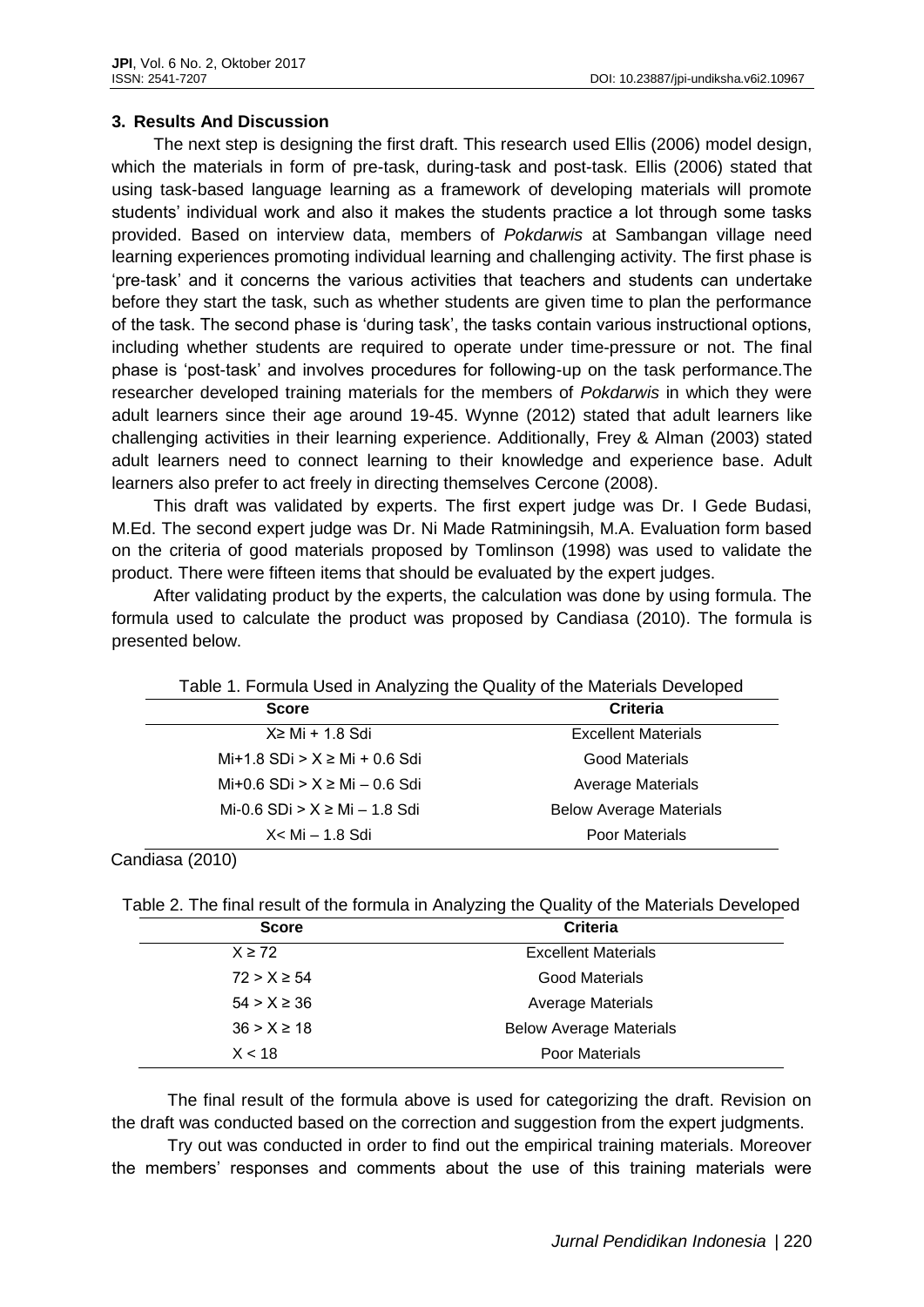prominent to support the finding of this research. The try-out was conducted in form of training for the members of *Pokdarwis Tunjung Mekar.* The training materials was used as the main materials in the process of training.

There were three post-tests conducted in order to know whether the use of this materials could improve students' speaking or not. Those tests were post-test. Both tests were in form of performance test of speaking. By comparing the result of those tests, the measurability of this materials were identified. Moreover, in order to know the members' opinion toward readability and implementability of this materials, the researcher used questionnaire to gain the data. After trying out the product based on users' suggestion, the researcher conducted revision II.

The final product of training materials was produced after the researcher completed the revision II. The final product would be in form of English Training Materials for the members of *Kelompok Sadar Wisata Tunjung Mekar* at Sambangan village.

The occupational needs were assessed from the result of interview,document analysis, and questionnaire with the members of *Kelompok Sadar Wisata at Sambangan* village, expert of guiding material, document study about the knowledge and skill that should be mastered by the members. Besides, the researcher also gave questionnaire to know the target and learning needs (Hutchinson & Waters, 1987). The assessed needs of the member's tasks and the competency that they should be mastered were then analyzed in terms of descriptive profiles. After analyzing the members' tasks and the competencies, the needs were profiled in the following table.

| <b>No</b>    | Tasks           | Knowledge                        | <b>Skill</b>          | <b>Attitude</b>         |
|--------------|-----------------|----------------------------------|-----------------------|-------------------------|
| $\mathbf{1}$ | Welcoming       | welcoming<br>the<br>Process of   | Greeting, Introducing | Polite, hospitable. and |
|              | guests          | collecting<br>the<br>quests and  | self and others       | thorough                |
|              |                 | guests' data                     |                       |                         |
| 2            | Telling         | information about<br>General     | Telling itinerary,    | Honest, responsible,    |
|              | itinerary<br>to | itinerary for the guests         | offering service      | discipline, innovative, |
|              | the guests      |                                  |                       | and care                |
| 3            | Guiding<br>the  | The information about tour       | Describing tourism    | Responsible, honest,    |
|              | guests to the   | point' surrounding (rice field,  | object                | hospitable. and         |
|              | tour points     | temple)                          |                       | thorough                |
| 4            | Conducting      | The activities in the tour point | Telling how to do the | Responsible, honest,    |
|              | tour activities | and the instructions             | activities safely     | hospitable. and         |
|              | in the tour     |                                  |                       | thorough                |
|              | points          |                                  |                       |                         |
| 5            | Handling        | Knowledge of responding          | Handling tourists'    | Responsible, honest     |
|              | complaints      | tourists' complaints             | complaints            | and hospitable.         |

## Table 3. Profile of Local Guides' Needs

After profiling the members' training needs in terms of tasks, knowledge, skill, and attitude, a schematic first draft was developed. The schematic draft was meant as a systematic draft for developing the intended training materials. There are five tasks needed by local guides in handling trekking tour. The first draft was designed Ellis (2006) model design. It can be seen below

Table 4. Pre- task activities of each unit of the developed training materials **No Unit Activities**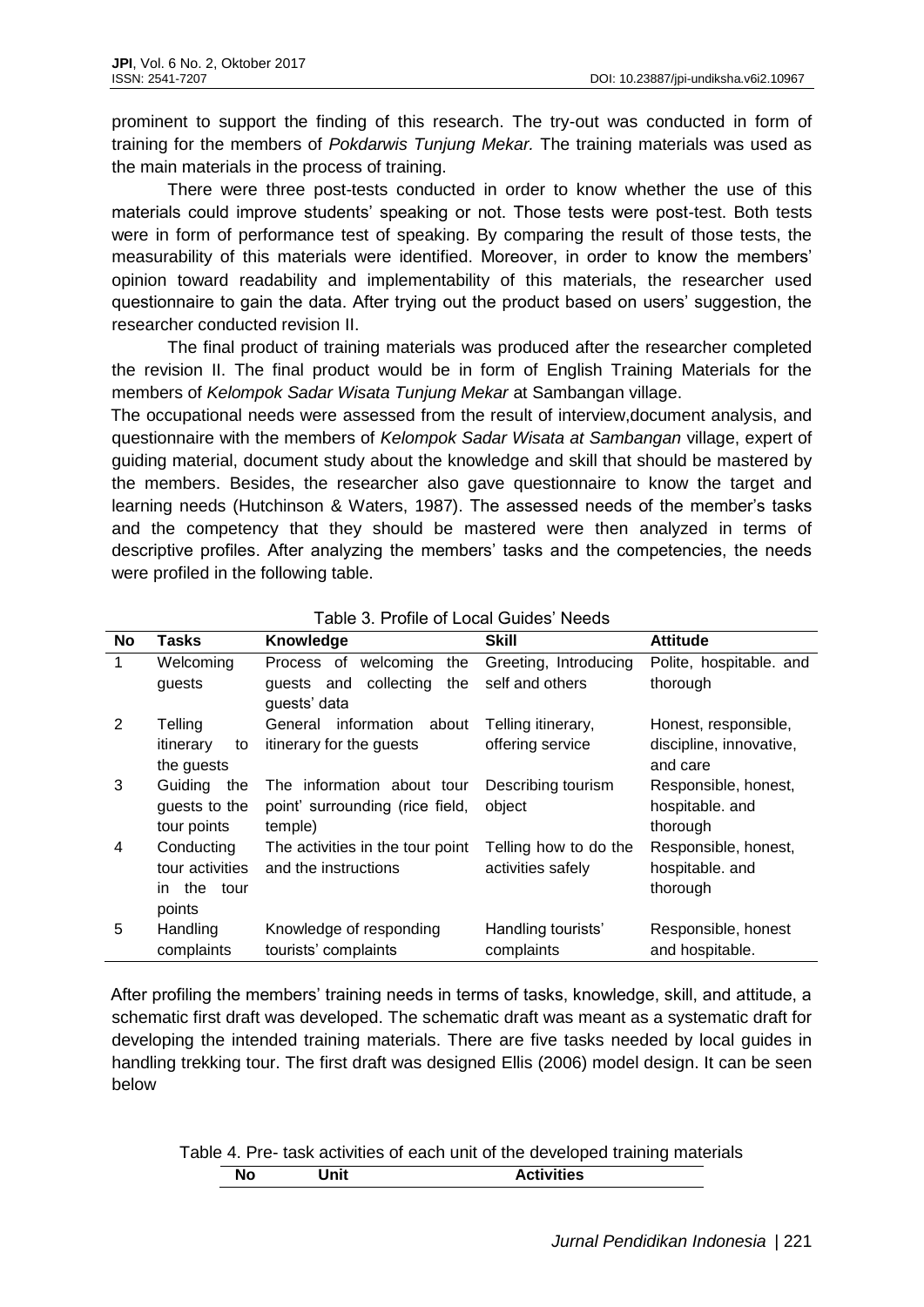|   | Unit 1            | identifying picture, answering question  |
|---|-------------------|------------------------------------------|
|   |                   | related to the topic                     |
| 2 | Unit 2            | Reading example of monologue of          |
|   |                   | trekking itinerary                       |
| 3 | Unit <sub>3</sub> | Identifying picture, answering question  |
|   |                   | related to the topic                     |
| 4 | Unit 4            | Answering questions related to the topic |
| 5 | Unit 5            | Identifying picture given                |
|   |                   |                                          |

Pre task in every units aim at motivating student to learn topic provided. In this phase pre task would directly connect students' prior knowledge into materials that were going to be taught. Pictures used as pre task were authentic pictures and the questions offered were questions which were related to the topic.

| Table 5. During- task activities of each unit of the developed training materials |  |
|-----------------------------------------------------------------------------------|--|
|-----------------------------------------------------------------------------------|--|

| No | Unit              | <b>Activities</b>                                                                        |
|----|-------------------|------------------------------------------------------------------------------------------|
|    | Unit 1            | Repetition, Role play, make short conversation                                           |
| 2  | Unit 2            | Reading example of short monologue, repetition, role play, making short<br>conversation, |
| 3  | Unit <sub>3</sub> | Repetition, describing pictures, making short conversation                               |
| 4  | Unit 4            | Answering some questions, role play,                                                     |
| 5  | Unit 5            | Repetition, making short conversation, performing,                                       |

Most activities in learning process are delivered in during task phase. There were five kinds of activities in during task. Those were repeating conversation provided, reading conversations/monologue, making sentences, making short conversation, and role play.

| Table 6. Post-task activities of each unit of the developed training materials |  |  |
|--------------------------------------------------------------------------------|--|--|
|                                                                                |  |  |

| No | Unit              | <b>Activities</b>                                                       |
|----|-------------------|-------------------------------------------------------------------------|
|    | Unit 1            | Complete conversation, identifying expressions used in the conversation |
|    | Unit 2            | rearrange words into sentence                                           |
|    | Unit <sub>3</sub> | Rearrange words into sentence                                           |
| 4  | Unit 4            | completing text, rearrange words into sentence                          |
| 5  | Unit 5            | Rearrange words into sentence                                           |

Table 6 shows that the activities in post task phase were mainly concentrated on reconfirm what leaners have done in during task activities. There were some activates delivered in this phase, completing conversation, identifying expression used in the conversation, rearrange words into sentence, and complete text. After making first draft, the expert judments evaluated the draft based on good criteria of materials by Tomlinson.

Based on the evaluation results of expert judgment, it was found that the total score given from the first expert judge was 71, the total score given from the second expert was 73. It can be concluded that the materials categorized as excellent materials (**72 ≥ 72)**. The experts also gave comment and suggestion to the researcher about the strengths and the weaknesses of the draft.

The first expert said that the strength of this materials development was all units already consist of input, language focus and tasks.The first experts argued that the strength of this materials was based on need analysis and the second expert argued that this product were connected to the users' job. However, there were some weaknesses that should be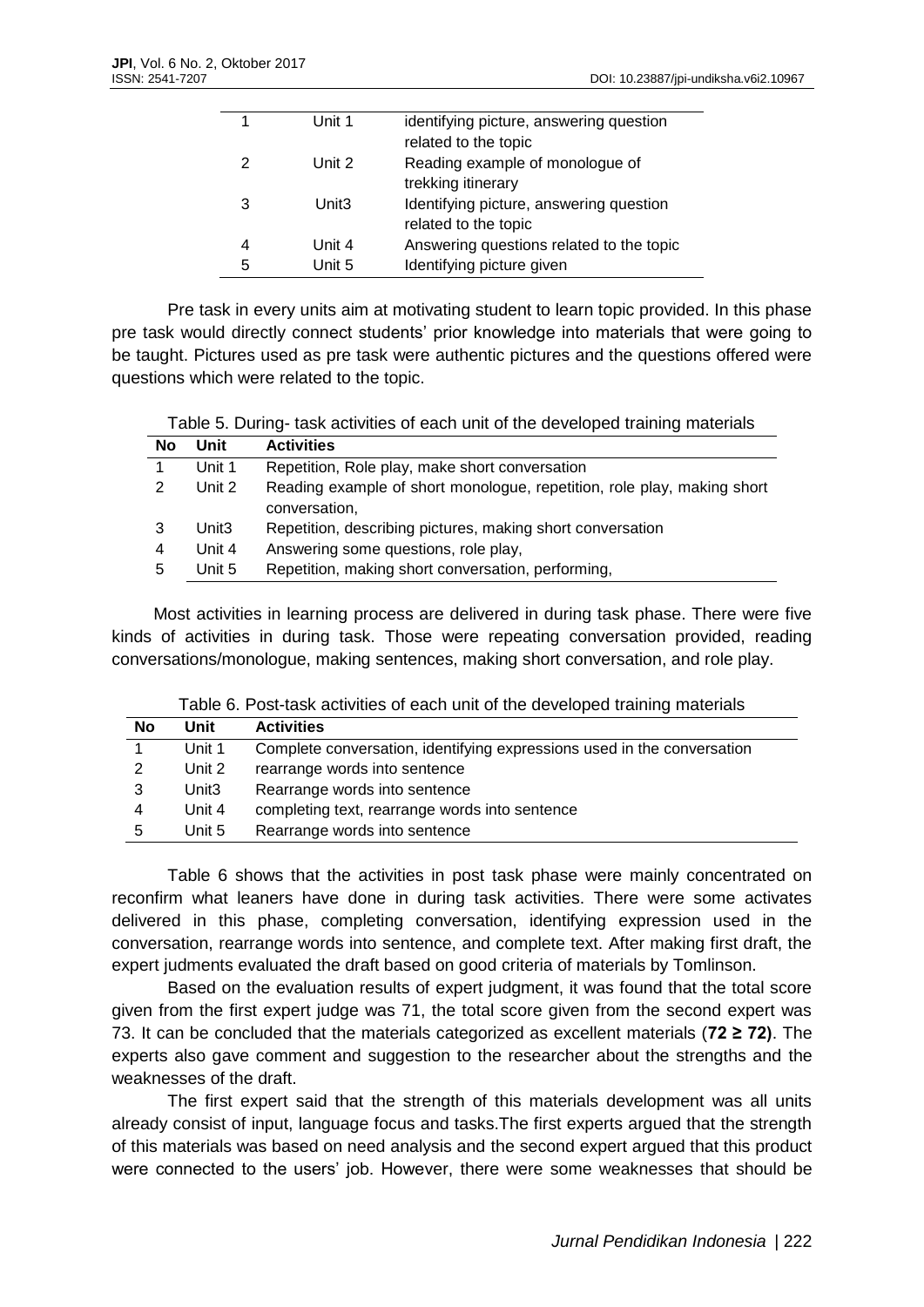revised by the author. The first expert asked the author to add some overviews in each of the aspects and change the picture of task 1 in unit 1 and add more questions that related to their real life. The second expert gave suggestion on grammar and spelling. Besides, the expert asked the author to add more vocabularies in each unit to help the users easily to understand the content. Those comments as well as suggestion would be noted by the author in revising the draft.

After revising the draft, the next step was trying out the product to the members of *Kelompok Sadar Wisata* at Sambangan village. The try out was conducted at the office of *Kelompok Sadar Wisata Tunjung Mekar* at Sambangan village. There were 26 members of *Pokdarwis,* but only 20 members could join the training.The detail result of the try out can be seen as follows

The readability of the product was measured by the members' responses toward the product. Ten users gave their comments on the developed materials.

The 60% members stated that they did not have any difficulties in learning the materials. They also liked the pictures and illustrations in the materials, it is proved by 60% like the picture and illustration very much and 40% like the picture and illustration. The 70% members said that the picture helped them to understand the materials. The 55% of members said that the language use of the training materials were easy to be understood.

Based on the results of the questionnaire above, the materials were easy to be read, since the picture helped them to understand the materials. The members also liked the pictures and illustrations in the training materials.

The implementability of these materials can be shown in the result of the questionnaire conducted by the researcher after implementing the materials.The result was 50% of the members stated that they liked the material in the training materials and 50% of members liked the material in the training materials very much. The materials development in the product was also suitable for the local guides since 30% of the members said that the materials appropriate with their needs and 70% of the members assumed that the materials very appropriate with their needs.50% of the members said that they liked the activities in the training materials. The activities in the materials can help the members to learn English, it is proved by 50% of them agreed with that statement. 60% of the members can answer the tasks in the materials. The activities in the materials motivated them in learning English, since 80% agreed with that statement.

So, it was found that the members of *Pokdarwis Tunjung Mekar* had positive impression on the use of the developed materials. The materials also explained in the simple language, which helped them to understand the materials and they could implement the materials in their real situations or tasks.

The product was measured using group-post-tests comparison design. This design required the researcher to conduct post-test twice or three times. In this current study, the researcher applied three post-tests. Before doing the post-tests, there were treatments conducted. Those tests conducted in order to analyze whether the implementation of this developed training materials could improve learners' speaking skill or not.Three sessions were conducted in order to check the materials. The result of three post-tests can be seen below.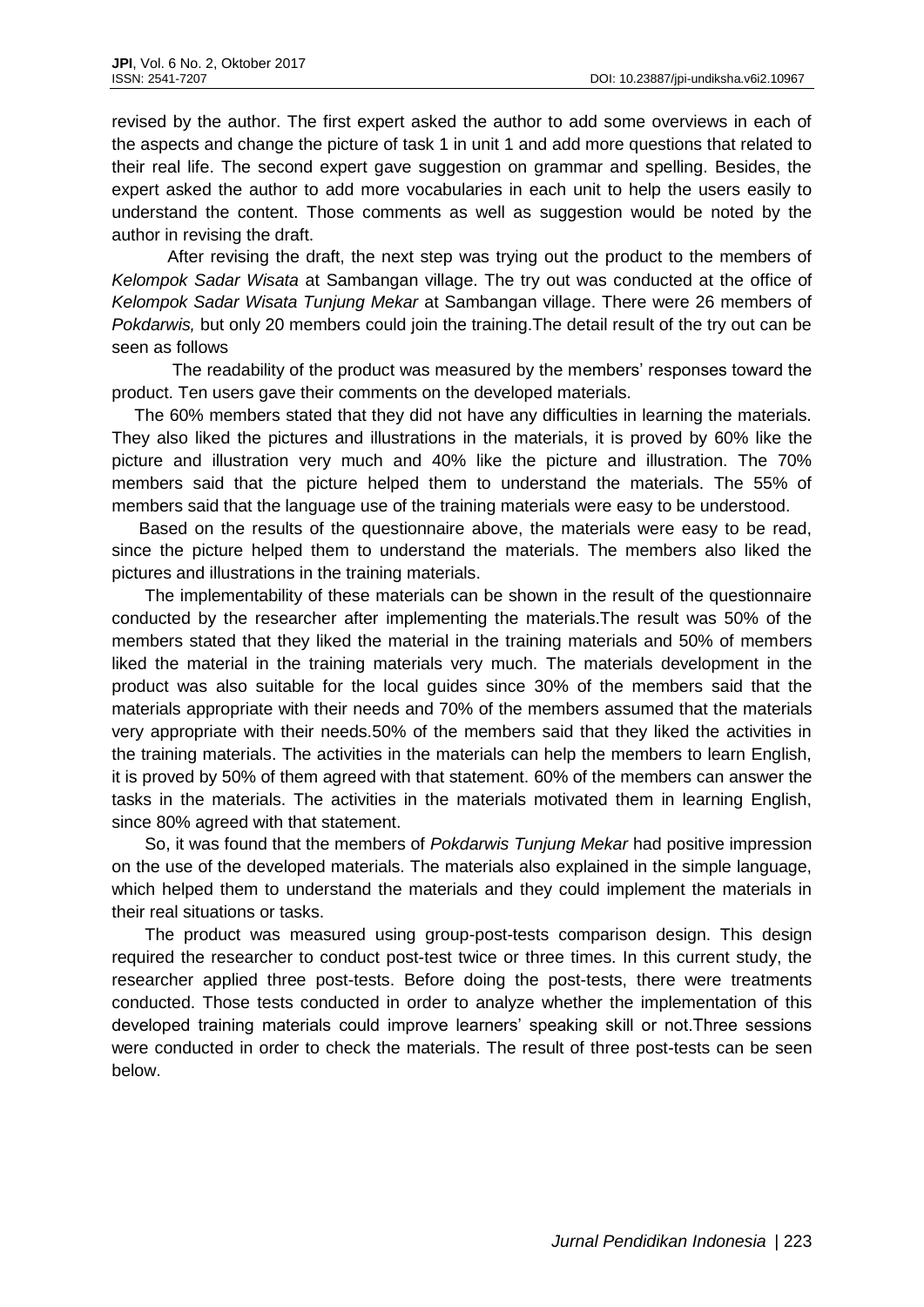

Figure 1. The comparison of post-tests' mean score

Based on the figure 1, the mean score of 3 post-test significantly improved. The mean score of post-test 1 was 61.5. The mean score of post-test 2 was 70.5 and the third pos-test was 75.

Based on the result of the try out, the revisions II were needed in this research since this research modified Borg & Gall (2003) design. This revision was the last revision before producing final product. Suggestions from the users would be sources of doing revision II. Based on the findings data about students' responds toward the product, there was only one suggestion from user. That was adding more vocabularies in box of vocabularies in every unit.

The final product of training materials was produced after the researcher completed the revision II. The final product was in form of English Training Materials for the members of *Kelompok Sadar Wisata Tunjung Mekar* at Sambangan village.

In this discussion, there are three points discussed here, 1) the needs for the members of *Kelompok Sadar Wisata Tunjung Mekar*, 2) The conceptual training materials, 3) The empirical training materials. The need analysis helped the researcher to manage appropriate materials in the developed training materials. It is in line with Saputri (2013), the materials development helped the users to deal with their job. Need analysis was important and it can help the researcher to develop training materials that suitable for the members of *Kelompok Sadar Wisata Tunjung Mekar* at Sambangan village.

To develop every unit in the training material, the researcher used Ellis (2006) design. The material design model is task based. Task-based language learning as a framework of developing materials can promote students' individual work and also it makes the students practice a lot through some tasks provided. Based on interview data, members of Pokdarwis at Sambangan village need learning experiences promoting individual learning and challenging activity.

The researcher used task based learning as the best way to make students to learn language since this approach provide some tasks covered pre task, during task, and post task.Task based language learning was emphasizing on learning to communicate through interaction in the target language.The researcher facilitated examples of conversation in every unit that can make the users learned to communicate with target language. This statement had correlation with Ellis (2006), that task as a piece of classroom work that involved learners in comprehending, manipulating, producing or interacting in the target language while their attention was focused on mobilizing their grammatical knowledge in order to express meaning, and in which the intention was to convey meaning rather than to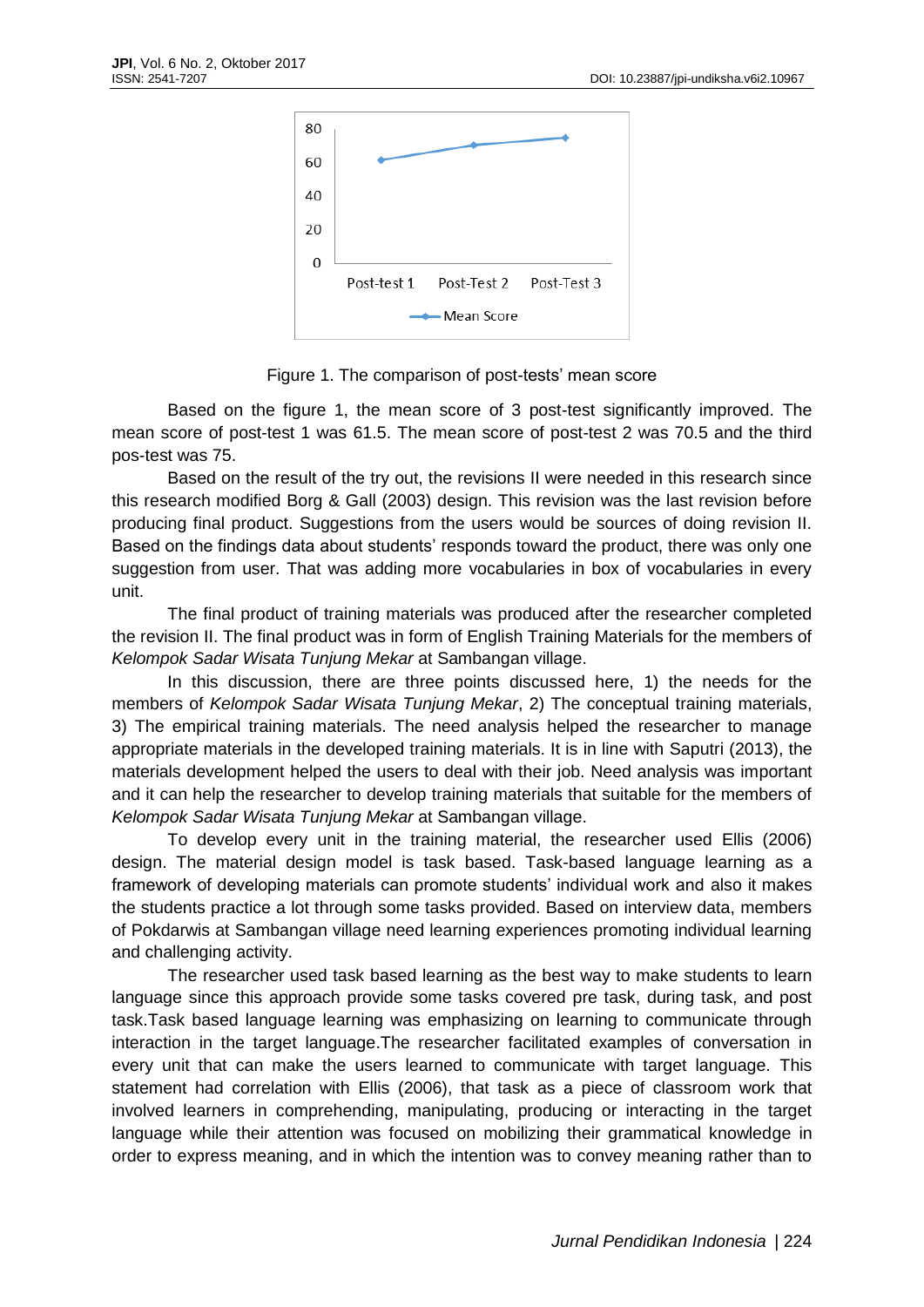manipulate form.As the result, all of the guides gave positive respond toward the English training materials.

In this study, the pre-task in every units aimed to remind student' experiences to learn topic provided. In this phase pre task would directly connect students' prior knowledge into materials that were going to be taught. Pictures used as pre task were authentic pictures and the questions offered were questions which were related to the topic.Most activities are delivered in during task phase. There were five kinds of activities in during task. Those were repeating conversation provided, reading conversations/monologue, making sentences, making short conversation, and role play. In post task phase were mainly concentrated on reconfirm what learners have done in during task activities. There were some activates delivered in this phase, completing conversation, identifying expression used in the conversation, rearrange words into sentence, and complete text. Tasks based learning model was appropriate for the members of *Pokdarwis* at Sambangan village who are adult learners really need learning experiences that give them extra chances to practice their speaking skill. It is in line with Wynne (2012) that adult learners like challanging activities in their learning experience. The training materials developed by task-based learning model already provided some tasks that can challange the members of *Pokdarwis*.

The researcher used task based learning as the best way to make students to learn language since this approach provide some tasks covered pre task, during task, and post task.Task based language learning was emphasizing on learning to communicate through interaction in the target language.The researcher facilitated examples of conversation in every unit that can make the users learned to communicate with target language. This statement had correlation with Ellis (2006), that task as a piece of classroom work that involved learners in comprehending, manipulating, producing or interacting in the target language while their attention was focused on mobilizing their grammatical knowledge in order to express meaning, and in which the intention was to convey meaning rather than to manipulate form.As the result, all of the guides gave positive respond toward the English training materials.

In this study, the pre-task in every units aimed to remind student' experiences to learn topic provided. In this phase pre task would be directly connect students' prior knowledge into materials that were going to be taught. Pictures used as pre task were authentic pictures and the questions offered were questions which were related to the topic. It is in line with Ramendra & Ratminingsih (2007) that learners can easily understand the language since the process of learning involves contextual things in this case the picture and the materials based on their real life.

Most activities are delivered in during task phase. There were five kinds of activities in during task. Those were repeating conversation provided, reading conversations/monologue, making sentences, making short conversation, and role play. In post task phase were mainly concentrated on reconfirm what learners have done in during task activities. There were some activates delivered in this phase, completing conversation, identifying expression used in the conversation, rearrange words into sentence, and complete text. Tasks based learning model was appropriate for the members of Pokdarwis at Sambangan village who are adult learners really need learning experiences that give them extra chances to practice their speaking skill and based on their real life. It is in line with Wynne (2012) that adult learners like challanging activities in their learning experience. The training materials developed by task-based learning model already provided some tasks that can challange the members of *Pokdarwis*. Additionally, Frey & Alman (2003) stated adult learners need to connect learning to their knowledge and experience base.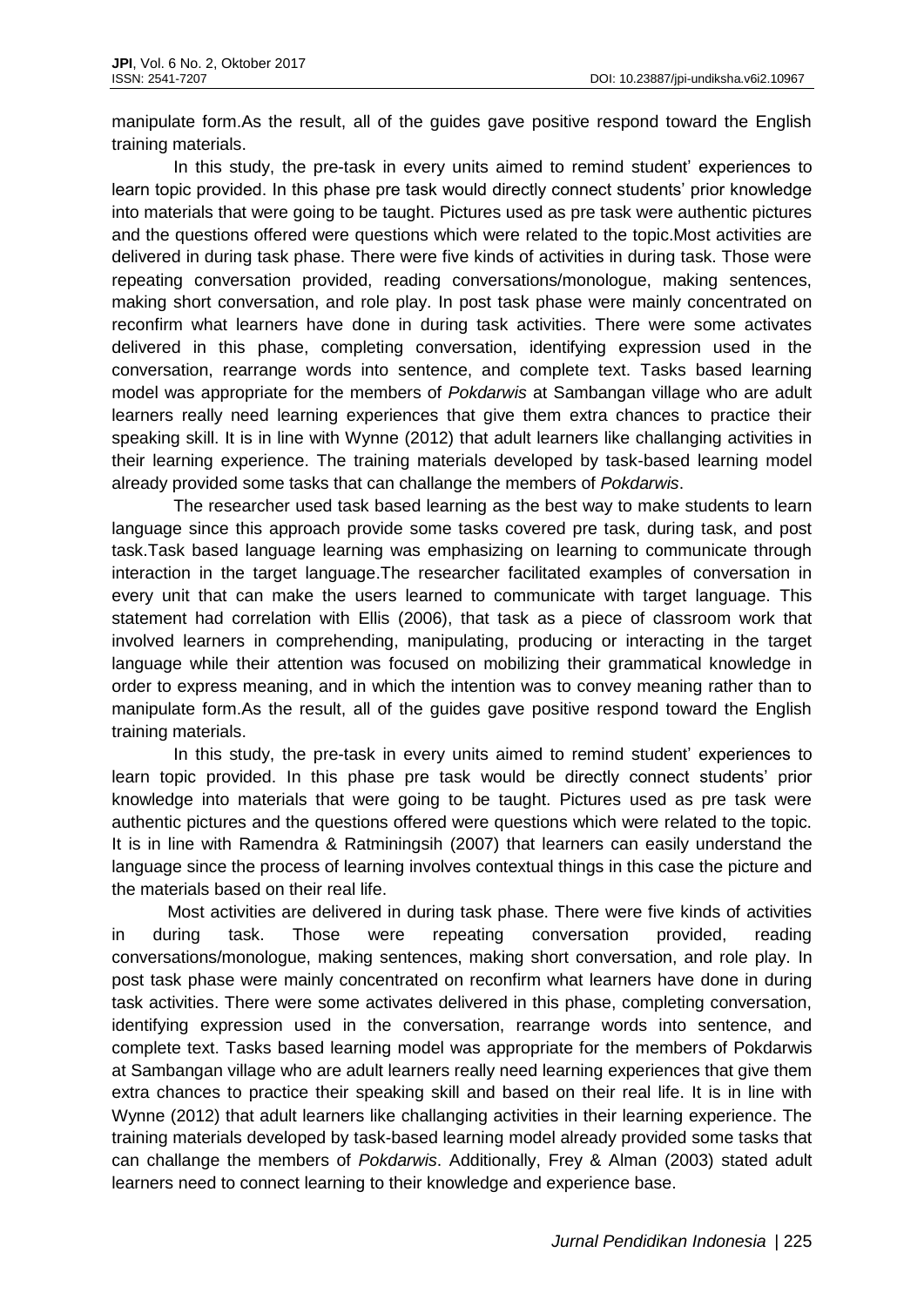There were two expert judges who measured quality of the developed English training materials. The two expert judges were participated to validate the product. The product was evaluated by using evaluation form which was based on the criteria of good materials proposed by Tomlinson (1998). There were fifteen indicators of good materials. Those indicators covered three aspects of criteria of good materials. Those were content, language used and activities and assessment. The draft was assessed by two experts and the result of the developed English training materials for local guides at Sambangan was excellent materials.

The result of the try out reports that the mean score of post-test 1 was 61.5, mean score of post-test II was 70.5. The leaners' mean score in post-test III was 75. It means that there was improvement in each session. The improvement was consistent from post -test I until post-test III. Based on this finding, the developed English training materials for local guides of *Pokdarwis* at Sambangan village was effective in improving students' speaking competence.

Overall, the local guides gave positive respond toward the product.They could improve their knowledge, skill and attitude through training materials for the members of *Pokdarwis* at Sambangan village.

## **4. Conclusion**

Based on the above findings, there are three main results that can be concluded in this study (i) the tour guides needed tasks based training materials that could improve their speaking skill, (ii) developed training materials based on tasks of members of *kelompok sadar wisata* had been evaluated as excellent materials, (iii) The developed training materials was readable, implementable, and measurable. There are two suggestions proposed in this research. The suggestions are made for the members of *Pokdarwis* at Sambangan village and other publisher who wants to develop similar materials.First, the members of *Pokdarwis* at Sambangan village should learn and practice their speaking skill.Second, the result of this study can be an alternative by other publisher to develop the materials for tourism.

#### **References**

- Ballantyne, R., & Hughes, K. (2001). Interpretation in ecotourism settings: Investigating tour guides' perceptions of their role, responsibilities and training needs. *The Journal of Tourism Studies*, *12*(2), 2–9.
- Berns, R.G., & Erickson, P. . (2001). Contextual Teaching and Learning : Preparing Students for the New Economy.
- Borg, W. R., & Gall, M. D. (2003). *Educational Research*. New York: Longman.
- Candiasa, I. M. (2010). *Pengujian Instrumen Penelitian Disertai Aplikasi*. Singaraja: Universitas Pendidikan Ganesha.
- Cercone, K. (2008). Characteristics of Adult Learners with Implications for Online Learning Design. *Aace*, *16*(2), 137–159.
- Cooper, N. (1999). *Tourism: Principles and practice*. *Tourism Management*. England: Pearson Education Limited.
- Ellis, R. (2006). The Methodology of Task-Based Teaching. *Asian EFL Journal*, *8*(3), 46–68.
- Eplerwood, W. (1999). *Ekonomi Pariwisata*. Jakarta: PT. Gramedia Pustaka Utama.
- Frey, B.A., & Alman, S. W. (2003). Applying adult learning theory to the online classroom. *New Horizons in Adult Education*, *17*(1), 4–12.
- Harsono, Y. M. (2007). Developing Learning Materials for Specific Purposes. *TEFLIN Journal*, *18*(2), 169–179.
- Hutchinson, T. & Waters, A. (1987). *English for Specific Purposes : A Learning centred*